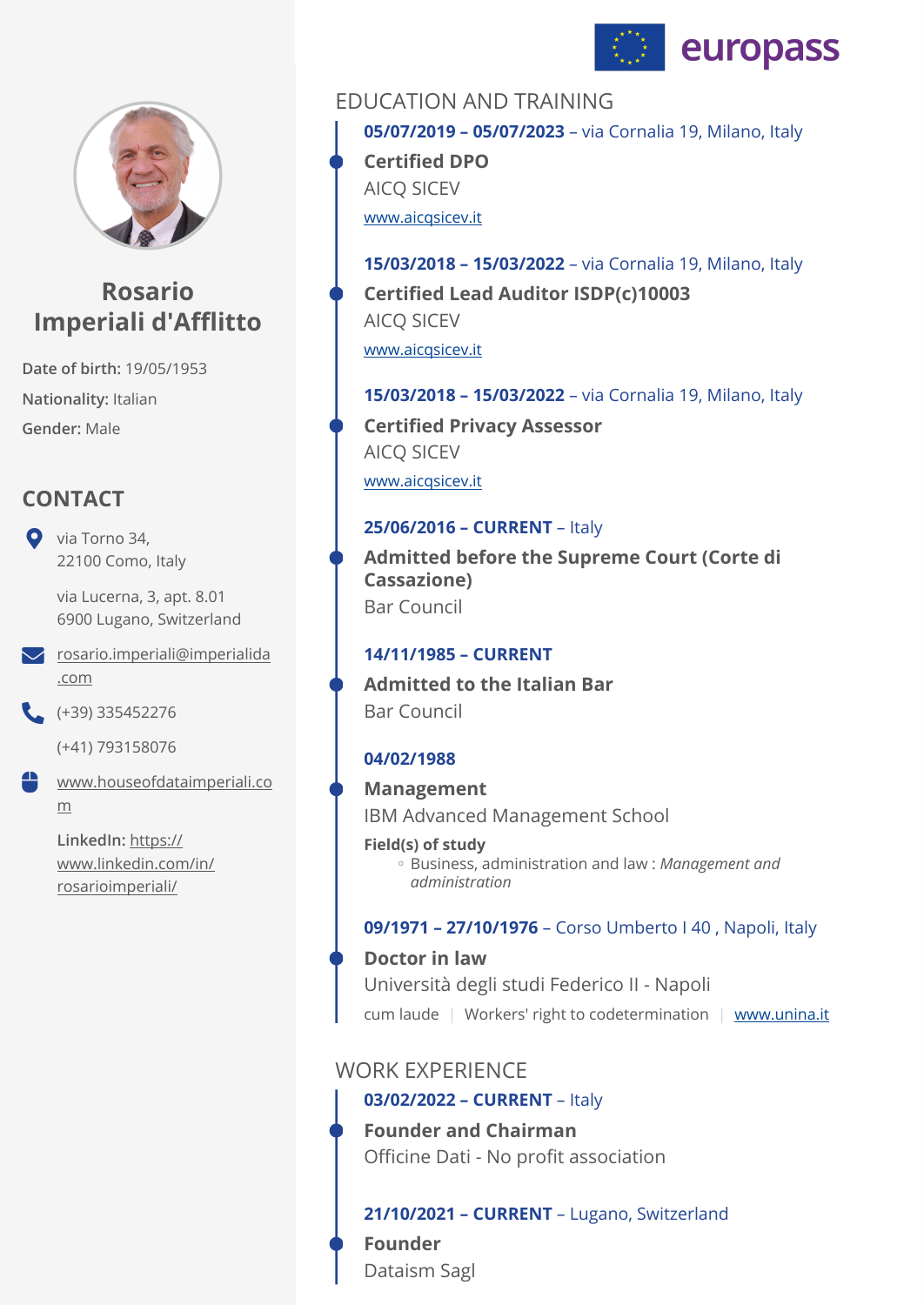Special proxy

#### **06/01/2020 – CURRENT** – Milano, Italy

#### **Founder**

House of Data Imperiali

It provides integrated services to companies in the field of data protection and data security. It provides the legal information service with weekly episodes on the subject of privacy. With the Observatory that is part of it (www.houseofdataimperiali.com), it carries out research and surveys and directs the laboratory that manages the web portal on data usage (dptel.imperialida.com). The portal is a training and in-depth tool on the protection of personal data and is an essential vehicle for increasing the cultural development of the subject matter in the company's internal organizational structure.

#### **04/09/2019 – CURRENT** – Milano, Italy

#### **Founder**

Studio Legale Imperiali d'Afflitto

He assists companies in legal activities concerning the management, protection and storage of personal data and technology law.

Taking advantage of over thirty years of experience in the field, he plays the role of DPO at international companies and groups and as specialized lawyer with a practical and concrete approach, aiming at the efficiency of the processes. It organizes and conducts training and specific training seminars for professionals involved in personal data management processes such as DPOs, managers and privacy professionals.

#### **2015 – CURRENT** – Milano, Italy

#### **Law teacher**

AIGI - National School of Specialization for Corporate Lawyers

He lectures on data protection.

#### **2011 – CURRENT** – Lugano, Switzerland

#### **Chief editor**

Workstyle Magazine

[https://workstyle.assolo.net/talks/?page\\_id=29](https://workstyle.assolo.net/talks/?page_id=29) [workstyle.ch](http://workstyle.ch)

#### **10/10/1997 – CURRENT** – Milano, Italy

#### **Freelance journalist**

Il Sole 24 Ore

As a freelance journalist he publishes editorial and comments on topics related to data protection. He also runs the "Esperto Risponde" (The Expert Answers) service for Il Sole 24 Ore, on the subject of data protection.

#### **05/05/1997 – 10/06/2021** – Napoli - Milano, Italy

#### **Founder**

Studio Legale Imperiali

He co-founded with another partner and led the Imperiali Law Firm, a professional association with head offices in Naples and Milan, whose main activity was data protection.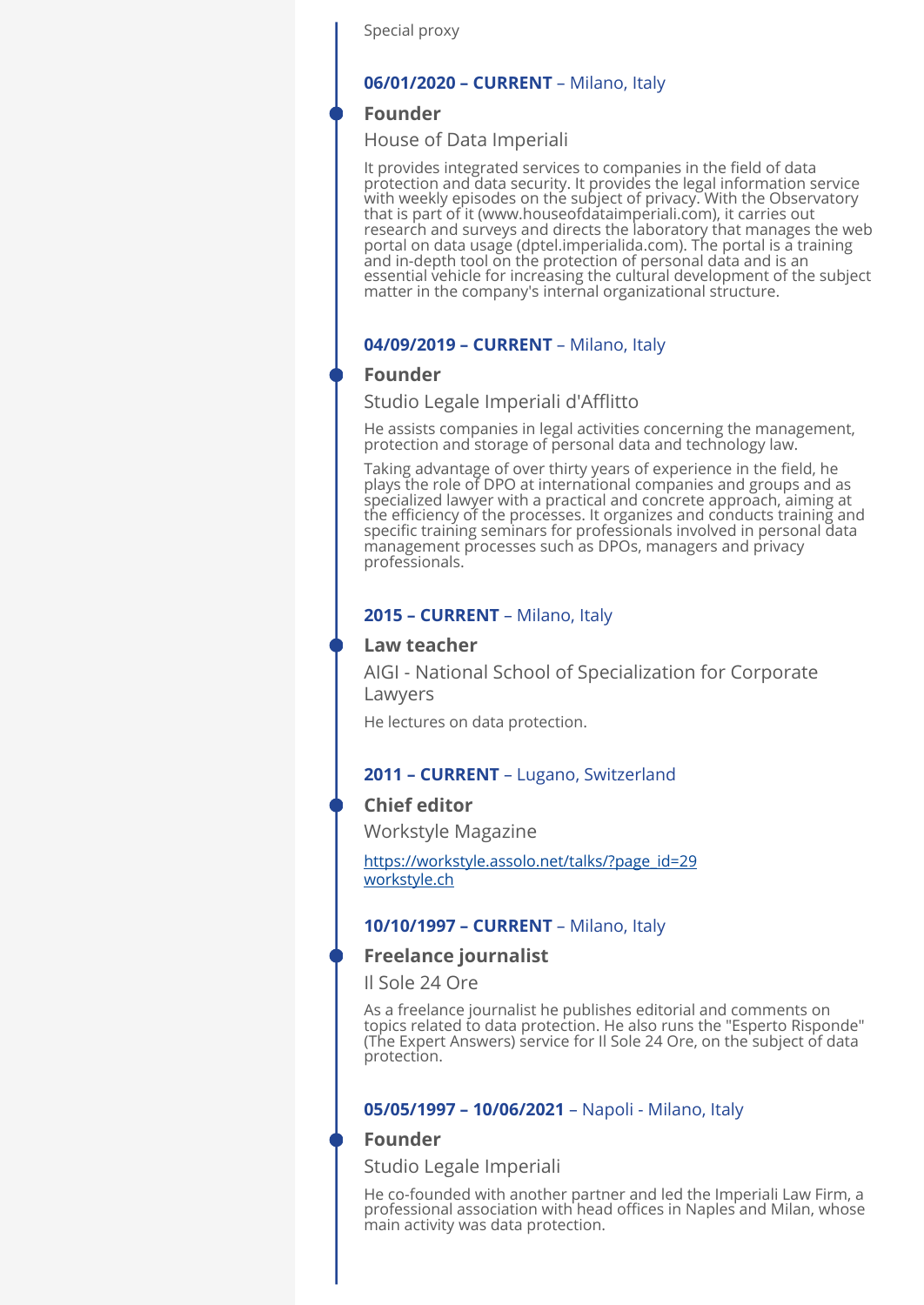#### **05/05/1997 – 10/06/2021** – Napoli, Italy

#### **Founder**

Gruppo Imperiali srl

He co-founded with another partner and headed the Gruppo Imperiali company, made up of professionals from various disciplines and which provided data protection services to companies.

#### **1997 – 2017** – Torino, Italy

### **Chairman of Committee for telematic self-regulation**

ANFOV - Associazione per la Convergenza nei servizi di comunicazione

#### **01/09/2005 – 01/09/2008** – Castellanza - Varese, Italy

#### **University law teacher**

LIUC University C. Cattaneo

He was assigned the chair of Information and Communication Law.

#### **01/04/1983 – 05/05/1995** – Milano, Italy

#### **Corporate counsel**

IBM Italy

After seven years of activity as a corporate lawyer at an international law firm, he was hired by IBM Italy where he created and led the Legal<br>Studies department, then adding further assignments in the legal department. In the two-year period 1992-1994 he was assigned to the headquarters in Armonk, NY, USA where he was part of the team for the implementation of the distribution channels of IBM products in the USA. In 1994-1995 he was appointed European general counsel of the subsidiary IBM-ISSC for the IT outsourcing sector.

### LANGUAGE SKILLS

**MOTHER TONGUE(S):** Italian

#### **OTHER LANGUAGE(S):**

#### **English**

| <b>Listening</b> | <b>Reading</b> | Spoken     | Spoken      | <b>Writing</b> |
|------------------|----------------|------------|-------------|----------------|
| C1               | C <sub>2</sub> | production | interaction | C 1            |
|                  |                |            | $\sqrt{1}$  |                |

# DIGITAL SKILLS

Google Drive / Zoom / Google Docs / Social Media / Microsoft Office (Excel PowerPoint Word) - advanced level / Online content creation and editing tools / Problems solving and decision making / Team-work oriented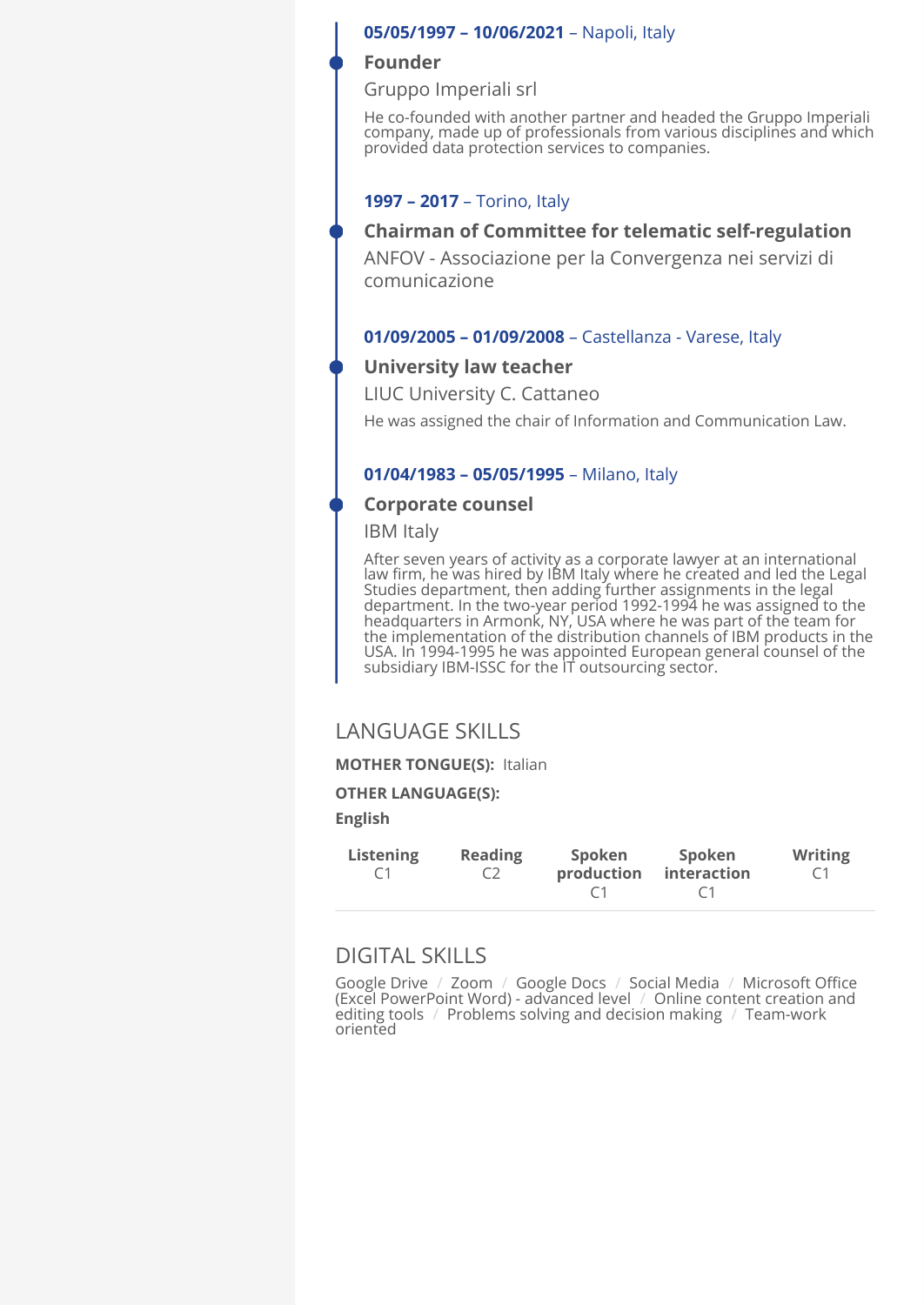# COMMUNICATION AND INTERPERSONAL SKILLS

# **Communication skills**

High communication skills

### **Organisational and management skills**

High organisational and management skills

### **Professional skills**

Skills in teaching, writing, communication, consulting, with specific reference to the field of data protection and new technology law.

# PARLIAMENTARY HEARINGS

# **07/06/2018**

### **Hearing in the Senate of the Republic for the draft legislative decree concerning the national regulation for adaptation to the GDPR**

l'atto del Governo n. 22

[http://www.senato.it/application/xmanager/projects/leg18/](http://www.senato.it/application/xmanager/projects/leg18/attachments/documento_evento_procedura_commissione/files/000/000/136/OSSERVATORIO_679.pdf) [attachments/documento\\_evento\\_procedura\\_commissione/](http://www.senato.it/application/xmanager/projects/leg18/attachments/documento_evento_procedura_commissione/files/000/000/136/OSSERVATORIO_679.pdf)files/ [000/000/136/OSSERVATORIO\\_679.pdf](http://www.senato.it/application/xmanager/projects/leg18/attachments/documento_evento_procedura_commissione/files/000/000/136/OSSERVATORIO_679.pdf)

### **15/06/2017**

### **Hearing in the Senate of the Republic on Whistleblowing**

[http://www.centrostudiambrosoli.it/images/img\\_editor/Audizione](http://www.centrostudiambrosoli.it/images/img_editor/Audizione%2016.5.17.pdf) [16.5.17.pdf](http://www.centrostudiambrosoli.it/images/img_editor/Audizione%2016.5.17.pdf)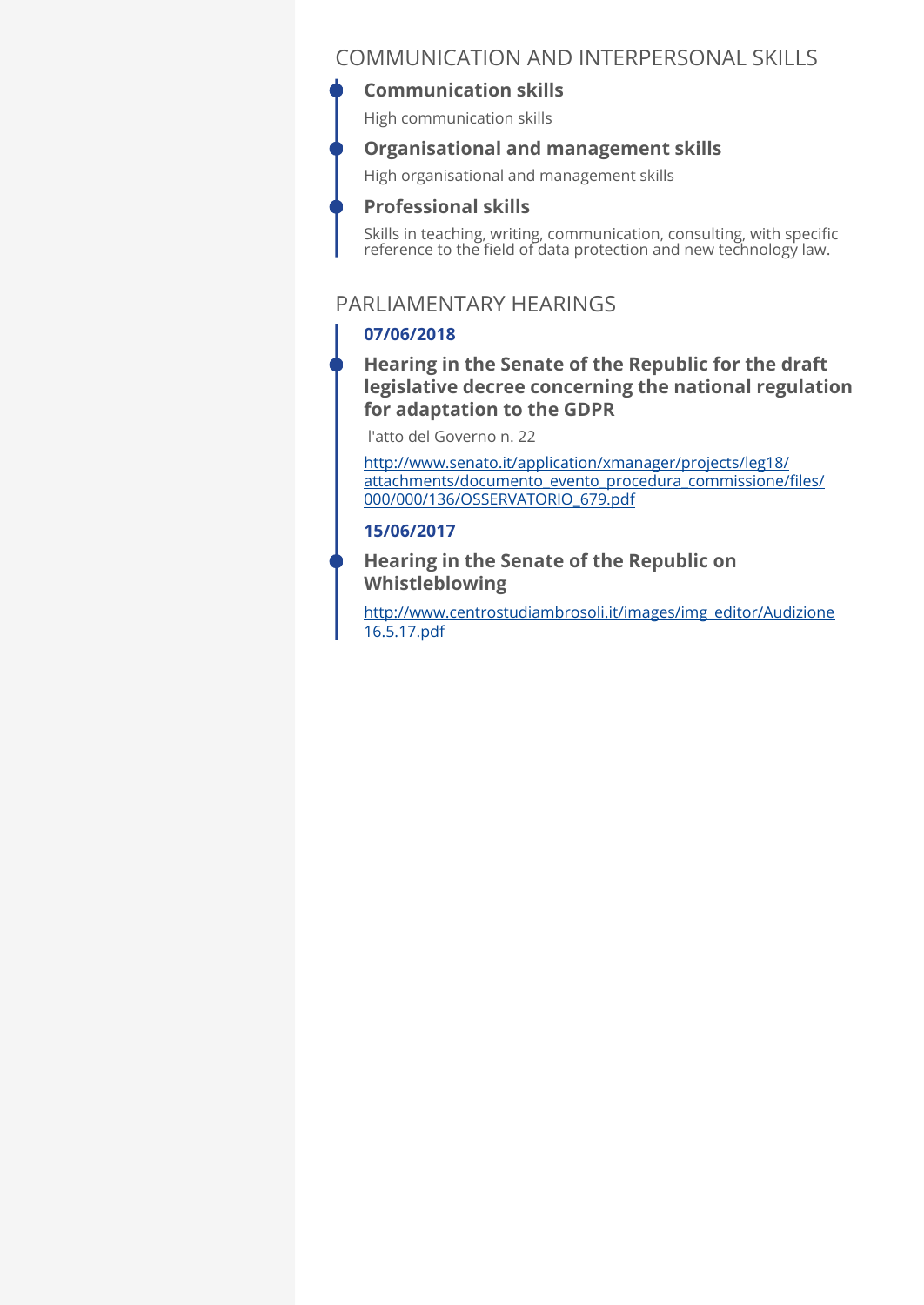# PUBLICATIONS

**1988** [https://www.francoangeli.it/Ricerca/scheda\\_libro.aspx?Id=6944](https://www.francoangeli.it/Ricerca/scheda_libro.aspx?Id=6944) **1997**  Publisher - Il Sole 24 Ore **1999**  Publisher - Il Sole 24 Ore **2003**  Publisher - Il Sole 24 Ore **2004**  Publisher - Il Sole 24 Ore **2012**  The way of being of the man of the news society **2013**  Collection of editorials on the major data protection news of the year **2014**  Collection of editorials on the major data protection news of the year **2014** [https://books.google.it/books?](https://books.google.it/books?id=j30TEAAAQBAJ&pg=PR11&lpg=PR11&dq=rosario+imperiali&source=bl&ots=TXHWM--JRn&sig=ACfU3U1r_QDp1XwQxxKurEv0od_cCRdKVQ&hl=it&sa=X&ved=2ahUKEwj74LzLtq7yAhVphf0HHT5iAjE4WhDoAXoECAIQAw#v=onepage&q=rosario%20imperiali&f=false) [id=j30TEAAAQBAJ&pg=PR11&lpg=PR11&dq=rosario+imperiali&source=](https://books.google.it/books?id=j30TEAAAQBAJ&pg=PR11&lpg=PR11&dq=rosario+imperiali&source=bl&ots=TXHWM--JRn&sig=ACfU3U1r_QDp1XwQxxKurEv0od_cCRdKVQ&hl=it&sa=X&ved=2ahUKEwj74LzLtq7yAhVphf0HHT5iAjE4WhDoAXoECAIQAw#v=onepage&q=rosario%20imperiali&f=false) [bl&ots=TXHWM--](https://books.google.it/books?id=j30TEAAAQBAJ&pg=PR11&lpg=PR11&dq=rosario+imperiali&source=bl&ots=TXHWM--JRn&sig=ACfU3U1r_QDp1XwQxxKurEv0od_cCRdKVQ&hl=it&sa=X&ved=2ahUKEwj74LzLtq7yAhVphf0HHT5iAjE4WhDoAXoECAIQAw#v=onepage&q=rosario%20imperiali&f=false) [JRn&sig=ACfU3U1r\\_QDp1XwQxxKurEv0od\\_cCRdKVQ&hl=it&sa=X&ved=](https://books.google.it/books?id=j30TEAAAQBAJ&pg=PR11&lpg=PR11&dq=rosario+imperiali&source=bl&ots=TXHWM--JRn&sig=ACfU3U1r_QDp1XwQxxKurEv0od_cCRdKVQ&hl=it&sa=X&ved=2ahUKEwj74LzLtq7yAhVphf0HHT5iAjE4WhDoAXoECAIQAw#v=onepage&q=rosario%20imperiali&f=false) [2ahUKEwj74LzLtq7yAhVphf0HHT5iAjE4WhDoAXoECAIQAw#v=onepage](https://books.google.it/books?id=j30TEAAAQBAJ&pg=PR11&lpg=PR11&dq=rosario+imperiali&source=bl&ots=TXHWM--JRn&sig=ACfU3U1r_QDp1XwQxxKurEv0od_cCRdKVQ&hl=it&sa=X&ved=2ahUKEwj74LzLtq7yAhVphf0HHT5iAjE4WhDoAXoECAIQAw#v=onepage&q=rosario%20imperiali&f=false) [&q=rosario imperiali&f=false](https://books.google.it/books?id=j30TEAAAQBAJ&pg=PR11&lpg=PR11&dq=rosario+imperiali&source=bl&ots=TXHWM--JRn&sig=ACfU3U1r_QDp1XwQxxKurEv0od_cCRdKVQ&hl=it&sa=X&ved=2ahUKEwj74LzLtq7yAhVphf0HHT5iAjE4WhDoAXoECAIQAw#v=onepage&q=rosario%20imperiali&f=false) Publisher - Frizzera - Il Sole 24 Ore Section on privacy **Nuove tecnologie e tutela della riservatezza dei lavoratori La tutela dei dati personali La tutela della privacy in azienda Il trasferimento all'estero dei dati personali Commentario Codice della privacy La gentile brezza del riserbo Annuario 2013 Annuario 2014 Guida pratica per le aziende Annuario 2015** 

#### **2015**

Collection of editorials on the major data protection news of the year

### **Annuario 2016**

#### **2016**

Collection of editorials on the major data protection news of the year

### **Annuario 2017**

#### **2017**

Collection of editorials on the major data protection news of the year

### **Cybersicurezza 05 - La nuova privacy**

#### **2018**

Il Sole 24 Ore Co-author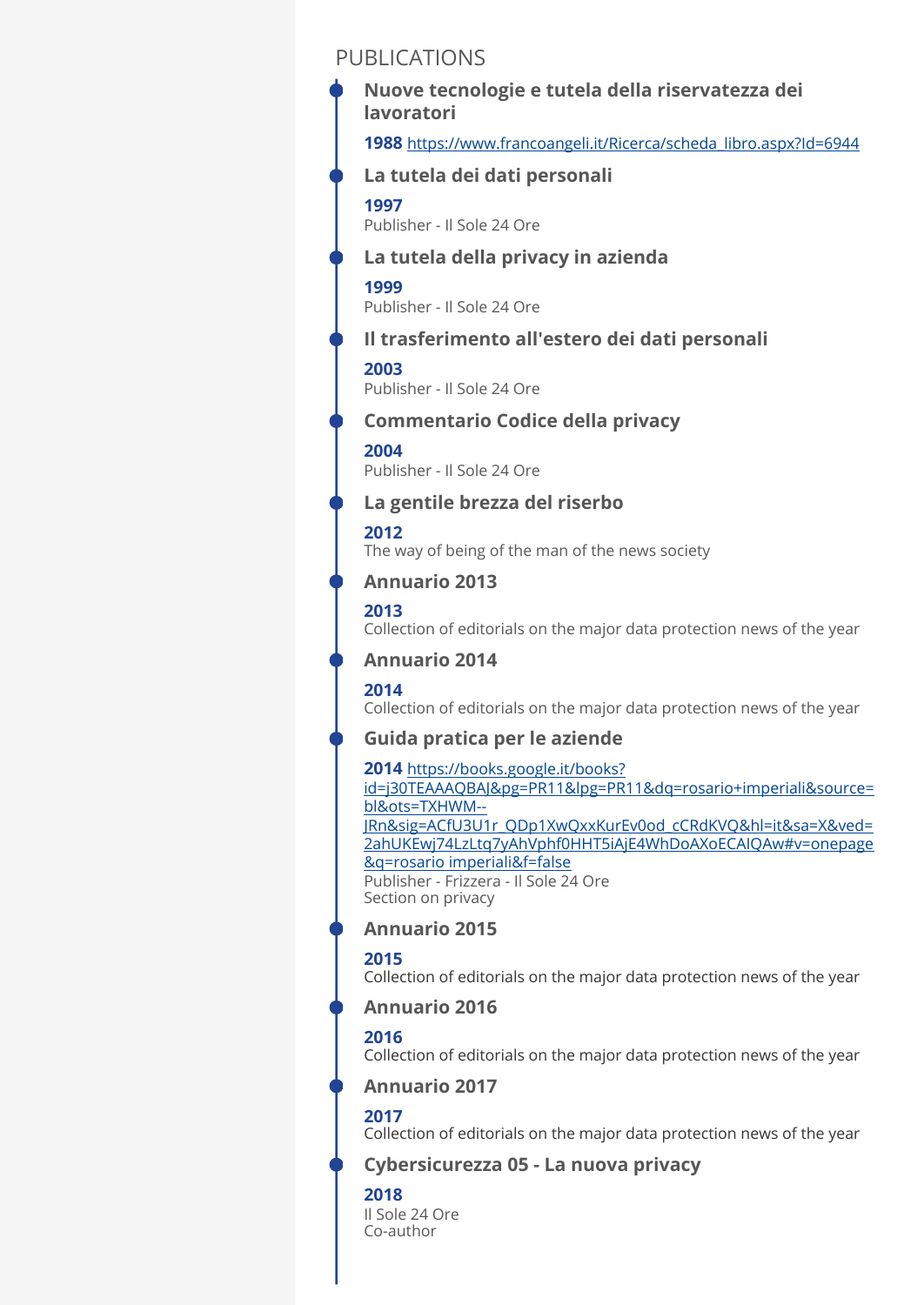### **Annuario 2018**

### **2018**

Collection of editorials on the major data protection news of the year

### **Annuario 2019**

### **2019**

Collection of editorials on the major data protection news of the year

### **Nuovi conflitti tra privacy e salute**

#### **2020**

Publisher - AYROS

### **Rapporto privacy 2021 - Temi e dibattiti del 2021 sulla protezione dei dati personali**

**2022** <https://www.keyeditore.it/libri/rapporto-privacy-2021/>

### **Servizio di Informazione Giuridica (SIG)**

Since 2013 - Current Weekly articles on main data protection topics, published in the GDPR Platform provided by House of Data Imperiali.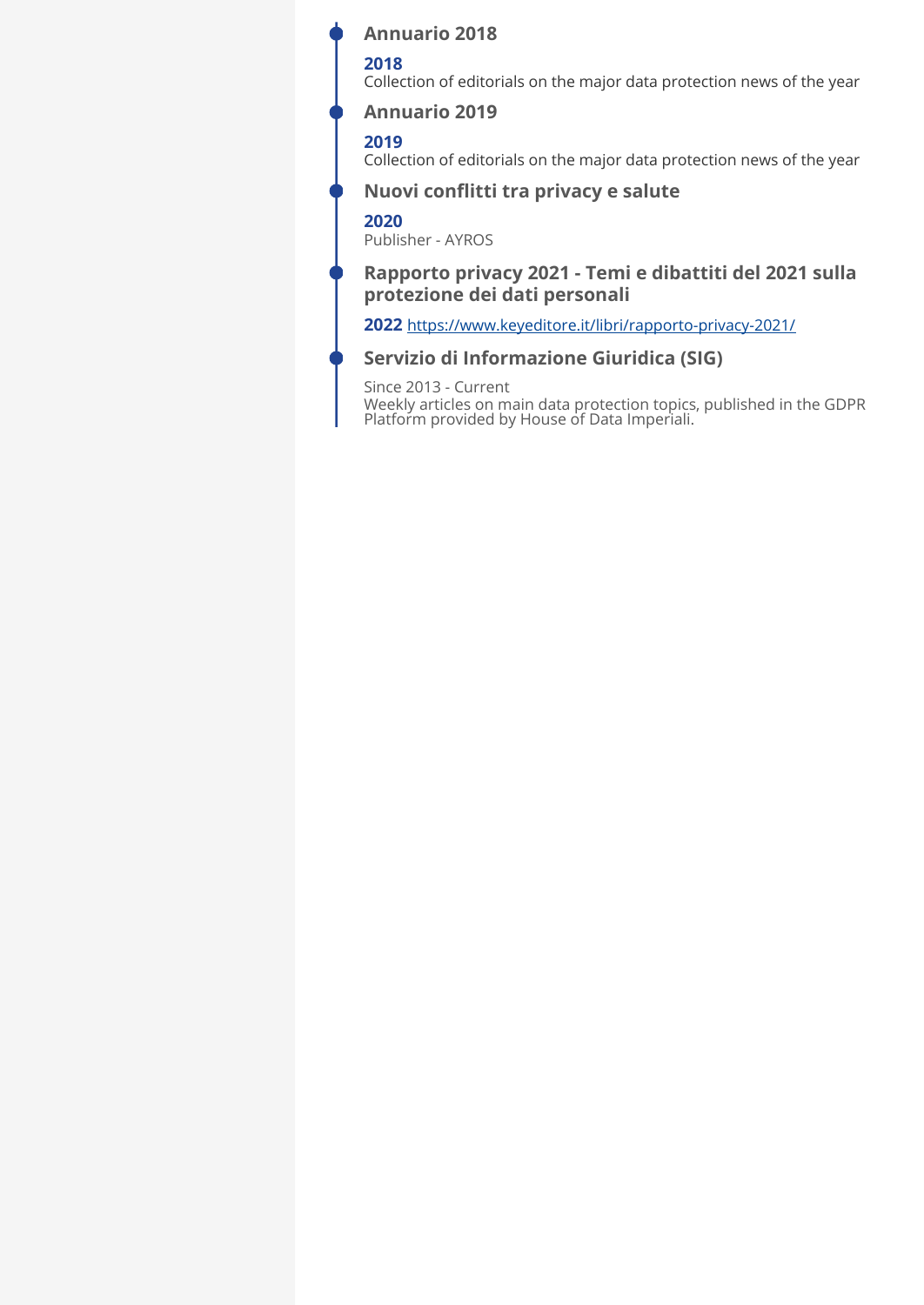# NEWSPAPER ARTICLES SINCE GDPR

#### **10/05/2021**

**Lo Studio delega a terzi? Serve il certificato di avvenuta distruzione** 

### **10/05/2021**

**Privacy, dati di collaboratori e clienti da cancellare se inutili o scaduti** 

### **21/06/2020**

**Gli esperti di protezione dati e le preoccupazioni per l'app Immuni** 

### **04/03/2020**

### **Corruption is an Improper Performance**

Human resources managers play a great role in shaping the compliance program and disseminating the company's policy based on ethics and anti-corruption behavior amongst their fellow employees.

<https://workstyle.ch/corruption-improper-performance/>

### **08/11/2018**

**Un registro per combattere le chiamate indesiderate** 

### **30/10/2018**

**L'obbligatorietà del registro dei trattamenti solleva polemiche** 

### **24/05/2018**

**A chi si applica il Regolamento sulla protezione dei dati? Quali dati personali riguarda e come vengono distinti?** 

### **18/05/2018**

**Ho predisposto l'informativa e la raccolta del consenso?** 

#### **17/05/2018**

#### **Identity in the workplace**

The employer is the "commander in chief", the person who organizes tools for production of goods or for supply of services by means of his own financial assets. He pilots his own concern by leveraging the available gears: the workforce amongst all.

<https://workstyle.ch/identity-workplace/>

#### **02/2018**

### **Privacy - La nuova disciplina europea**

Publisher - Il Sole 24 Ore

### **27/11/2017**

**Trattamento dati obbligatorio, aziende al lavoro per il budget** 

#### **05/04/2017**

**Privacy, incentivata la certificazione in via autonoma** 

### **12/01/2017**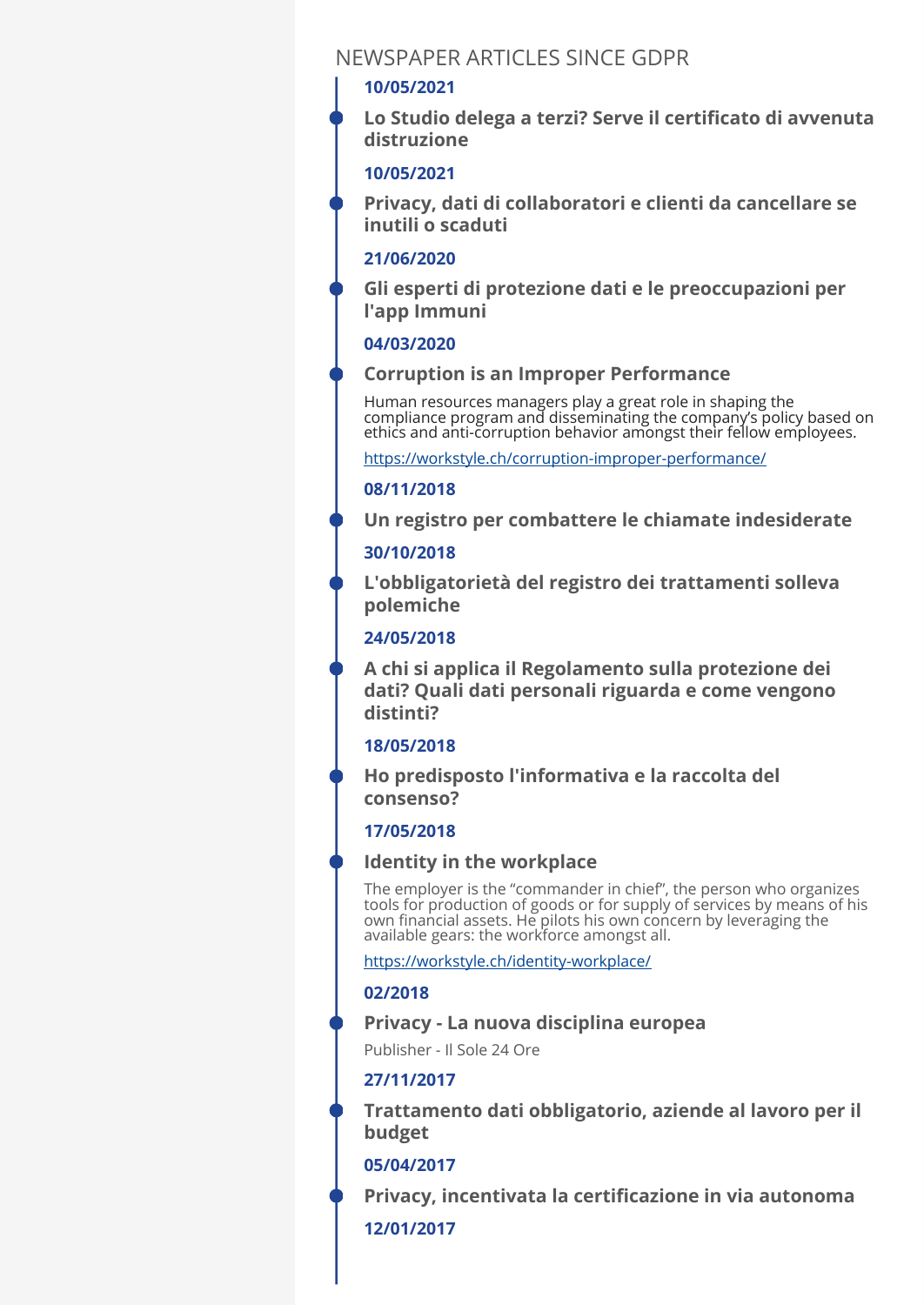**Privacy internet, dalla UE protezione anche sui metadati** 

#### **26/03/2018**

**DPO: La mancata designazione fa scattare sanzioni salate** 

#### **29/03/2018**

#### **Dati personali ad ampia tutela**

The GDPR provides for homogeneity of discipline in Europe and imposes an organizational model on companies

#### **29/03/2018**

#### **Si estendono i confini territoriali della protezione**

#### **29/03/2018**

#### **Nell'ecommerce acquirenti tutelati**

The online transaction is protected in the same way as traditional trading. With extension to payments

#### **29/03/2018**

**Le banche - Nuovo assetto organizzativo e spazio al data protection officer** 

#### **29/03/2018**

**Le assicurazioni - Test sull'impatto e portabilità dei dati per le polizze** 

### **29/03/2018**

**Le opinioni politiche - La propaganda equiparata a marketing: serve il consenso** 

#### **29/03/2018**

**Dati digitali - Social network, la tutela parte dalle scelte dell'utente** 

### **25/04/2018**

Il Sole 24 Ore **Nei primi sei mesi ci sarà tolleranza** 

#### **22/04/2018**

**Domande e risposte sul GDPR** 

Il Sole 24 Ore

#### **25/04/2018**

### **Effetti da limitare in caso di incidente**

Le violazioni. Un fenomeno che appare inarrestabile. Il Sole 24 Ore

### **25/04/2018**

#### **Il sistema di sicurezza diventa multifunzionale**

Le misure vanno estese ai fornitori che trattano le informazioni per conto di clienti

Il Sole 24 Ore

### **03/05/2018**

#### **GDPR Ancora correzioni alla vigilia del debutto**

Da Bruxelles. Così si cancellano gli errori formali.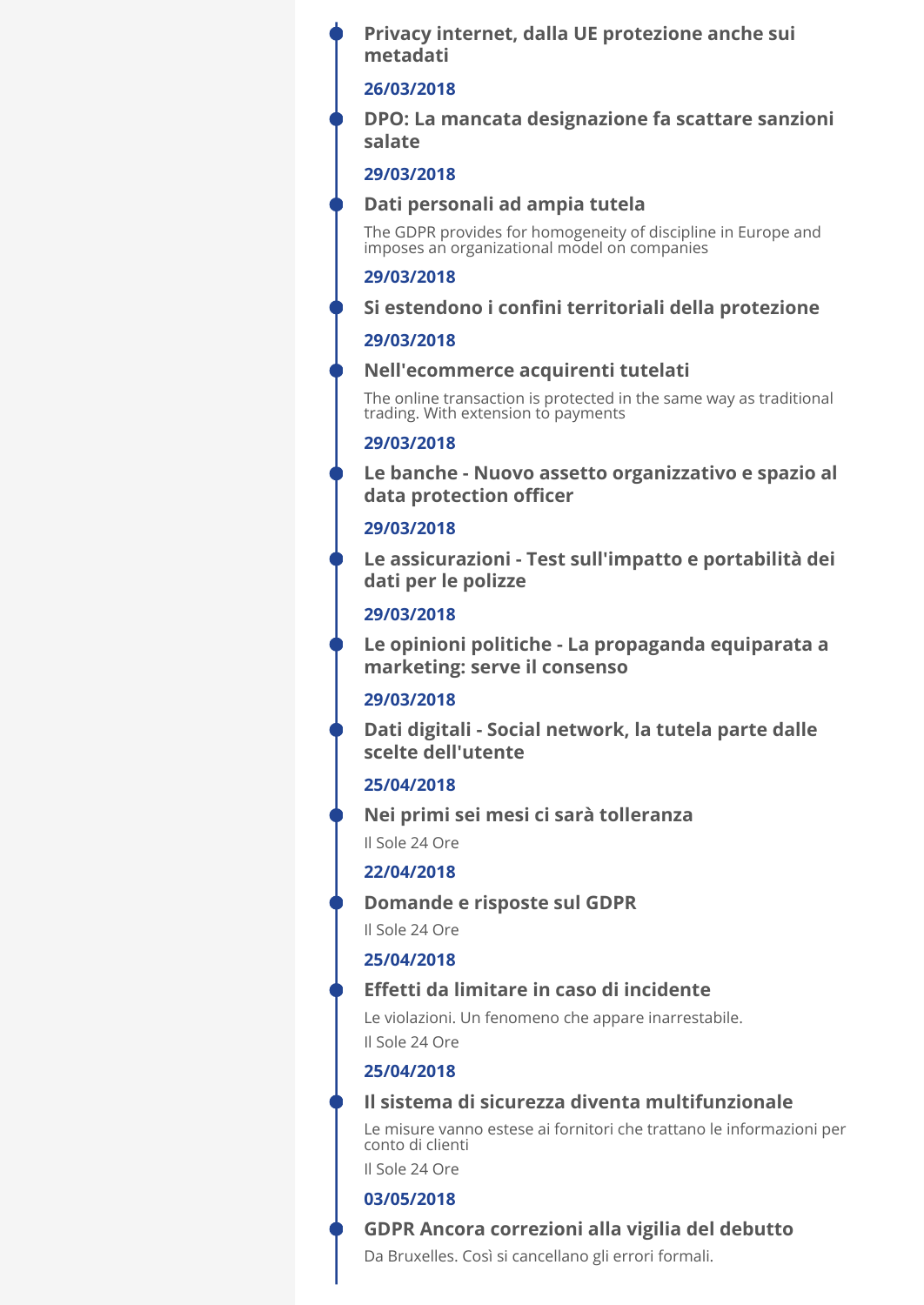Il Sole 24 Ore

#### **14/05/2018**

#### **DPO - Alla designazione si arriva con due mosse**

Esame preliminare. Il primo passo è valutare se la nuova figura serve e il secondo individuare un candidato con competenze adeguate.

Il Sole 24 Ore

### **24/05/2018**

### **Gradi differenti di protezione secondo la sensibilità delle informazioni**

Il Sole 24 Ore

#### **24/05/2018**

**Dal codice privacy italiano alle nuove disposizioni europee** 

Il Sole 24 Ore

#### **24/05/2018**

**Il legame tassativo tra informativa e consenso** 

Il Sole 24 Ore

#### **24/05/2018**

**Con il GDPR le norme di tutela diventano anche un nuovo standard per il mercato** 

Il Sole 24 Ore

#### **24/05/2018**

**Il requisito fondamentale è la chiarezza nei confronti degli interessati** 

Il Sole 24 Ore

#### **24/05/2018**

Il Sole 24 Ore **Il trattamento dei dati nell'Unione europea e oltre** 

## LAW REVIEW'S PAPERS

#### **1996**

### **European Union Directive on Personal Privacy Rights and Computerized Information**

Villanova Law Review - Villanova University - Charles Widger School of Law

<https://digitalcommons.law.villanova.edu/vlr/vol41/iss1/7/>

#### **2013**

### **Legitimate interest of the data controller New data protection paradigm: legitimacy grounded on appropriate protection**

Balboni, P., Cooper, D., Imperiali, R. & Macenaite, M. (2013) Legitimate interest of the data controller New data protection paradigm: legitimacy grounded on appropriate protection, International Data Privacy Law (2013) 3 (4): 244-261

[https://privpapers.ssrn.com/sol3/cf\\_dev/AbsByAuth.cfm?](https://privpapers.ssrn.com/sol3/cf_dev/AbsByAuth.cfm?per_id=2270691) [per\\_id=2270691](https://privpapers.ssrn.com/sol3/cf_dev/AbsByAuth.cfm?per_id=2270691)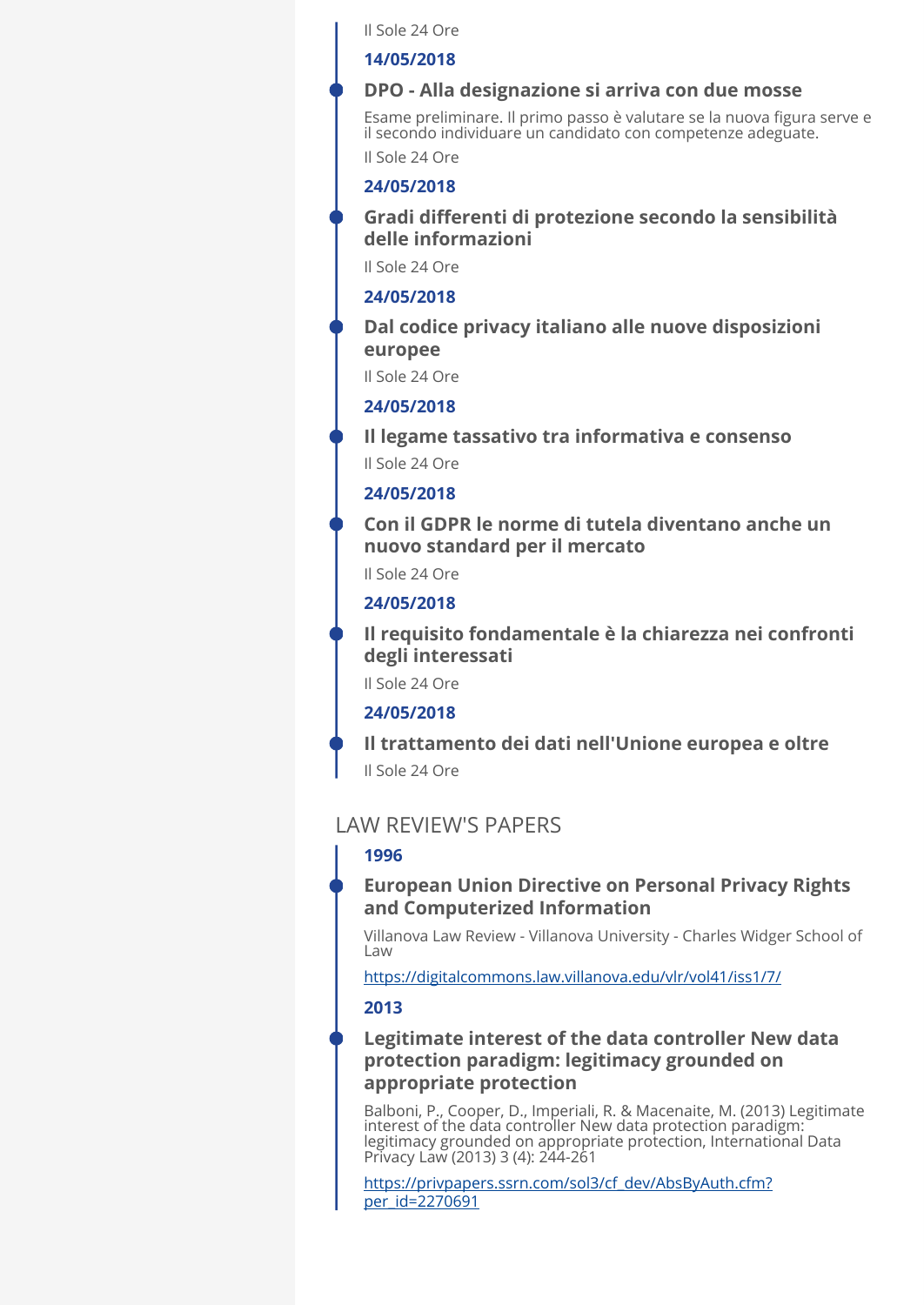### CONFERENCES AND SEMINARS

**14/07/2021** > – Webinar - Italian Banking Association

**La privacy e le direttrici evolutive - La governance dei dati** 

**27/05/2021** > – Webinar Deloitte

**Proposta EU di regolamento sull'Intelligenza Artificiale - Keynote speaker** 

[https://www2.deloitte.com/it/it/pages/risk/events/proposta-eu-di](https://www2.deloitte.com/it/it/pages/risk/events/proposta-eu-di-regolamento-di-intelligenza-artificiale.html)[regolamento-di-intelligenza-arti](https://www2.deloitte.com/it/it/pages/risk/events/proposta-eu-di-regolamento-di-intelligenza-artificiale.html)ficiale.html

**05/05/2021** > – Webinar - Italian Banking Association

**L'approccio basato sul rischio per la data protection: aspetti organizzativi e procedurali** 

**23/03/2021** > – Webinar - Italian Banking Association

**Privacy, ispezioni online e sanzioni - Come prepararsi alle ispezioni** 

#### **16/03/2021**

**Il ruolo dell'informatore scientifico e la disciplina data protection** 

**09/02/2021** > – Webinar

**Protezione dei dati personali e contesto tecnologico** 

**05/11/2020** > – Webinar - Italian Banking Association

**Il sistema documentale data protection previsto dal nuovo Regolamento Europeo** 

**27/10/2020** > – Webinar

**Certificazioni & codici di condotta. Lo stato dell'arte** 

**18/09/2020** > – Webinar

**La certificazione nel GDPR. Strumento di compliance** 

[https://www.in-veo.com/en/2-uncategorised/495-webinar-la](https://www.in-veo.com/en/2-uncategorised/495-webinar-la-certificazione-gdpr-dimensione-e-strumento-di-compliance)certifi[cazione-gdpr-dimensione-e-strumento-di-compliance](https://www.in-veo.com/en/2-uncategorised/495-webinar-la-certificazione-gdpr-dimensione-e-strumento-di-compliance)

**01/07/2020** > – Webinar

**Privacy revolution** 

[https://ogrtorino.it/events/privacy-revolution-convegno-privacy](https://ogrtorino.it/events/privacy-revolution-convegno-privacy-unolegal)[unolegal](https://ogrtorino.it/events/privacy-revolution-convegno-privacy-unolegal)

**01/07/2020** > – Webinar

**Indagine Covid-19 e Privacy** 

**18/03/2020** > – Milano Digital Week

### **La guerra dei dati: primi conflitti tra privacy e salute**

In the relationship between privacy and health, Covid-19 is yet another source of stress. How can health, scientific and pharmacological research companies that manage citizen-patient data move easily and in compliance with regulations?

The House of Data Data Protection Observatory will ask a group of experts, gathered with the aim of spreading awareness on the subject and creating a shared context for the business world.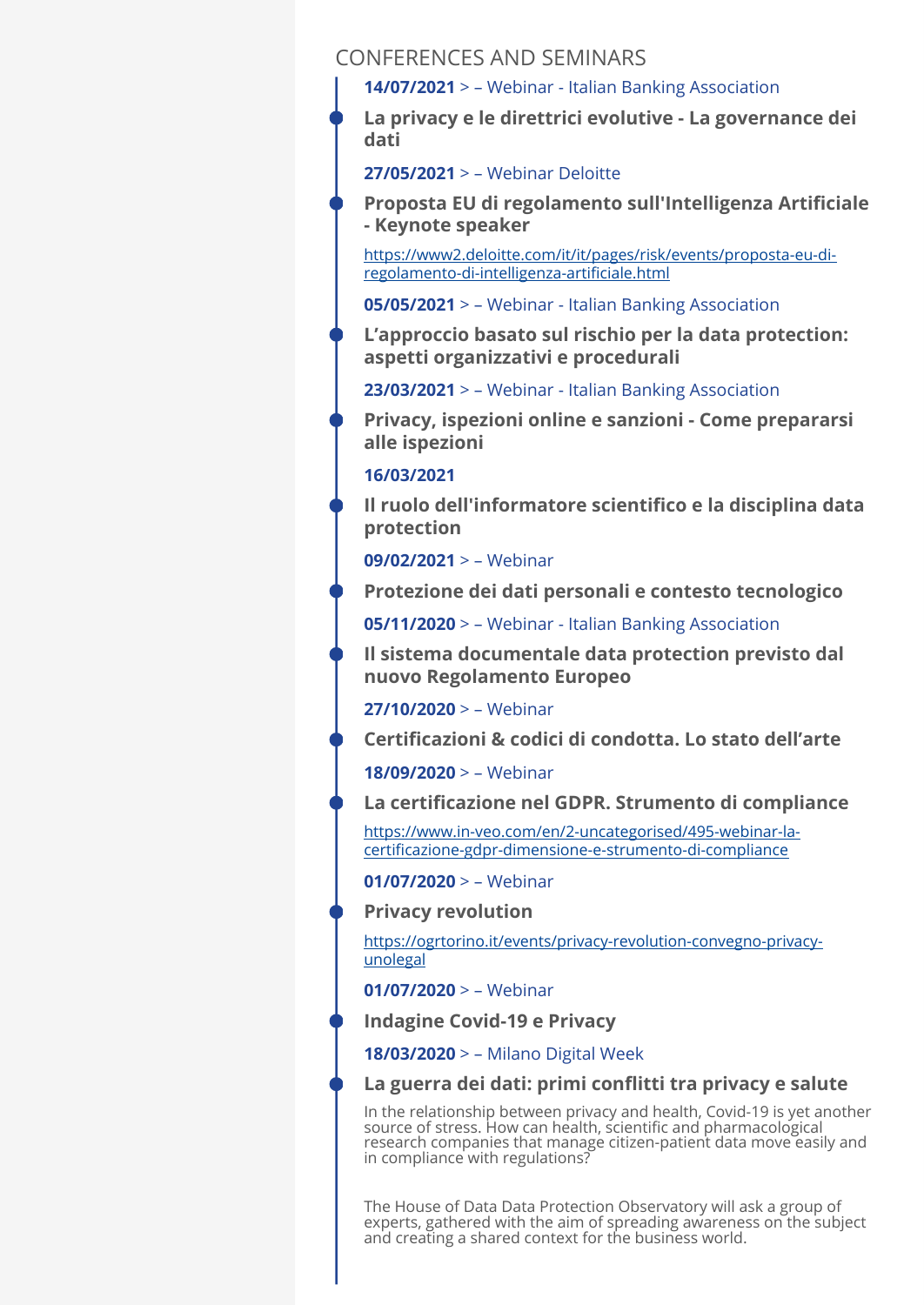[https://www.milanodigitalweek.com/la-guerra-dei-dati-primi-con](https://www.milanodigitalweek.com/la-guerra-dei-dati-primi-conflitti-tra-privacy-e-salute-osservatorio-data-protection/)flitti[tra-privacy-e-salute-osservatorio-data-protection/](https://www.milanodigitalweek.com/la-guerra-dei-dati-primi-conflitti-tra-privacy-e-salute-osservatorio-data-protection/)

**22/01/2020** > – Università Statale di Milano

**Il ruolo del DPO** 

<https://inhousecommunity.it/statale-milano-annuario-protezione-dati/>

**26/11/2019** 

**Legal Tech - Ambivalenza della tecnologia** 

**23/10/2019** > – IEO - Milano

**Health data and security** 

[https://www.ieo.it/Documents/formazione/L123\\_IEO pieg 25](https://www.ieo.it/Documents/formazione/L123_IEO%20pieg%2025%20ottobre_updated.pdf?epslanguage=it) [ottobre\\_updated.pdf?epslanguage=it](https://www.ieo.it/Documents/formazione/L123_IEO%20pieg%2025%20ottobre_updated.pdf?epslanguage=it)

**15/10/2019** > – Bruxelles - EU Parliament

**Accountability** 

[https://edps.europa.eu/sites/edp/](https://edps.europa.eu/sites/edp/files/publication/accountability_process_and_tools_to_prove_it_presentationrimperiali_en.pdf)files/publication/ [accountability\\_process\\_and\\_tools\\_to\\_prove\\_it\\_presentationrimperiali\\_e](https://edps.europa.eu/sites/edp/files/publication/accountability_process_and_tools_to_prove_it_presentationrimperiali_en.pdf) [n.pdf](https://edps.europa.eu/sites/edp/files/publication/accountability_process_and_tools_to_prove_it_presentationrimperiali_en.pdf)

**04/10/2019** > – Rome - Italian Insurance Companies Association

**Data protection control framework e l'efficace funzionamento del modello organizzativo** 

**20/09/2019** > – Rome

**Transfers of personal data to third countries or international organizations** 

**04/06/2019** > – Webinar

**La prospettiva del DPO a un anno dall'applicazione del GDPR** 

**10/05/2019** > – Roma - Italian Banking Association

**Un anno di GDPR: Scelte e direttrici evolutive - Data protection control framework e l'efficace funzionamento del modello organizzativo** 

**28/03/2019** > – Milano - Italian Banking Association

**Il sistema documentale data protection previsto dal nuovo Regolamento Europeo** 

**04/03/2019** > – Milano - Deloitte

**Certificazioni Data protection** 

**04/02/2019** > – Rome - Camera dei Deputati - Sala della Lupa

**Consapevolezza e responsabilizzazione** 

**21/11/2018** > – Webinar course - Italian Banking Association

**Sistema documentale GDPR** 

**19/06/2018** > – Milano - Italian Banking Association

**Principi e regole della nuova privacy** 

**29/05/2018** > – Roma - Forum privacy - Italian Banking Association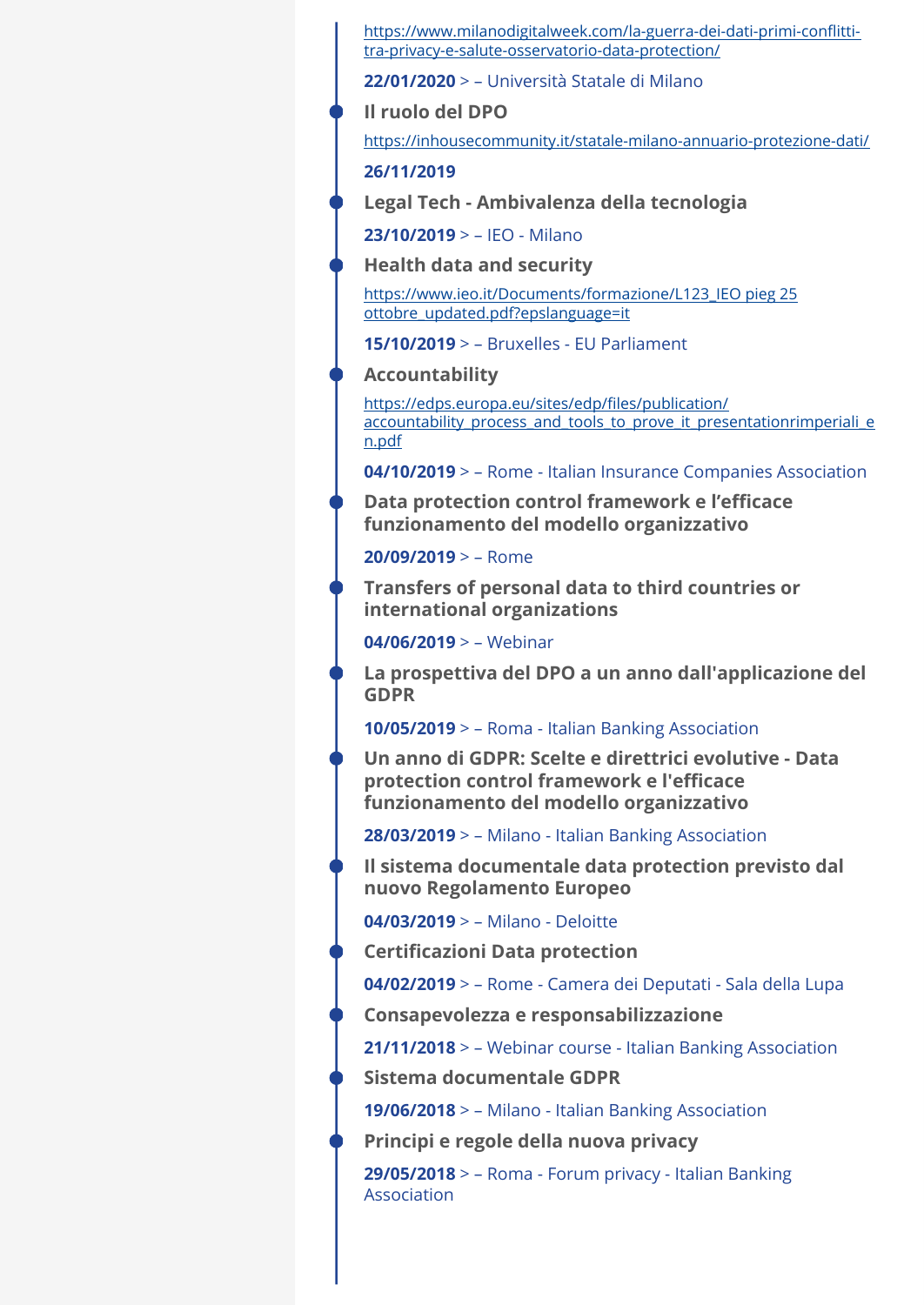### **Trattamento e diritti degli interessati: dalla norma all'implementazione**

**09/05/2018** > – Senato della Repubblica - Roma

**Accountability in Europa** 

[https://www.osservatorio679.org/documentation/tavola-rotonda-9](https://www.osservatorio679.org/documentation/tavola-rotonda-9-maggio.pdf) [maggio.pdf](https://www.osservatorio679.org/documentation/tavola-rotonda-9-maggio.pdf)

**17/04/2018** > – Milano - Italian Banking Association

**Requisiti, compiti e attivita' in pratica del dpo** 

**28/03/2018** > – Rome -

**Applicazione del GDPR nelle Infrastrutture Critiche : i principali punti di attenzione** 

AIIC and University of Rome III

**26/03/2018 – 26/03/2018** > – Milan - Italy

**Privacy expert e data protection officer in banca - 1 day** 

**06/02/2018** 

**Case Study – Controlli a distanza sull'attività dei lavoratori** 

[https://www.paradigma.it/iniziativa/case-studycontrolli-distanza](https://www.paradigma.it/iniziativa/case-studycontrolli-distanza-sullattivita-dei-lavoratori/)[sullattivita-dei-lavoratori/](https://www.paradigma.it/iniziativa/case-studycontrolli-distanza-sullattivita-dei-lavoratori/)

**22/01/2018** > – Mantova

**La rivoluzione europea della privacy** 

[https://normaprivacy.it/seminario-la-rivoluzione-europea-delle](https://normaprivacy.it/seminario-la-rivoluzione-europea-delle-privacy-gli-atti/)[privacy-gli-atti/](https://normaprivacy.it/seminario-la-rivoluzione-europea-delle-privacy-gli-atti/)

**27/06/2017** > – Roma -

**GDPR e tecnologie: valutazione di adeguatezza, analisi dei rischi e valutazioni di impatto** 

The Armed Forces Communications Electronics Association (AFCEA)

[https://s3-eu-west-1.amazonaws.com/bayproduction/system/events/](https://s3-eu-west-1.amazonaws.com/bayproduction/system/events/attaches/21716/original/invito_AFCEA_27_giugno_2017.pdf) [attaches/21716/original/invito\\_AFCEA\\_27\\_giugno\\_2017.pdf](https://s3-eu-west-1.amazonaws.com/bayproduction/system/events/attaches/21716/original/invito_AFCEA_27_giugno_2017.pdf)

**27/09/2021 – 27/09/2021** > – Webinar

### **Privacy e Salute: una nuova sfida da affrontare**

Organized by Osservatorio HoD in association with Federchimica-Assobiotec, national association for the development of biotechnologies.

### **04/11/2021 – 04/11/2021** > – Webinar

**Data protection documentary system - Data breach management - Accountability and Risk Assessment** 

Organized by the Education Inhouse company of Italian Banking Association

**04/11/2021 – 04/11/2021** > – Webinar

**Italia Banking Association - Requisiti, compiti e attività del DPO e del Privacy expert in banca** 

**15/12/2021 – 15/12/2021** > – Webinar

**Intesa San Paolo - Privacy Day - Privacy e trasferimento dati extra-UE/SEE** 

**10/02/2022 – 10/02/2022** > – Webinar